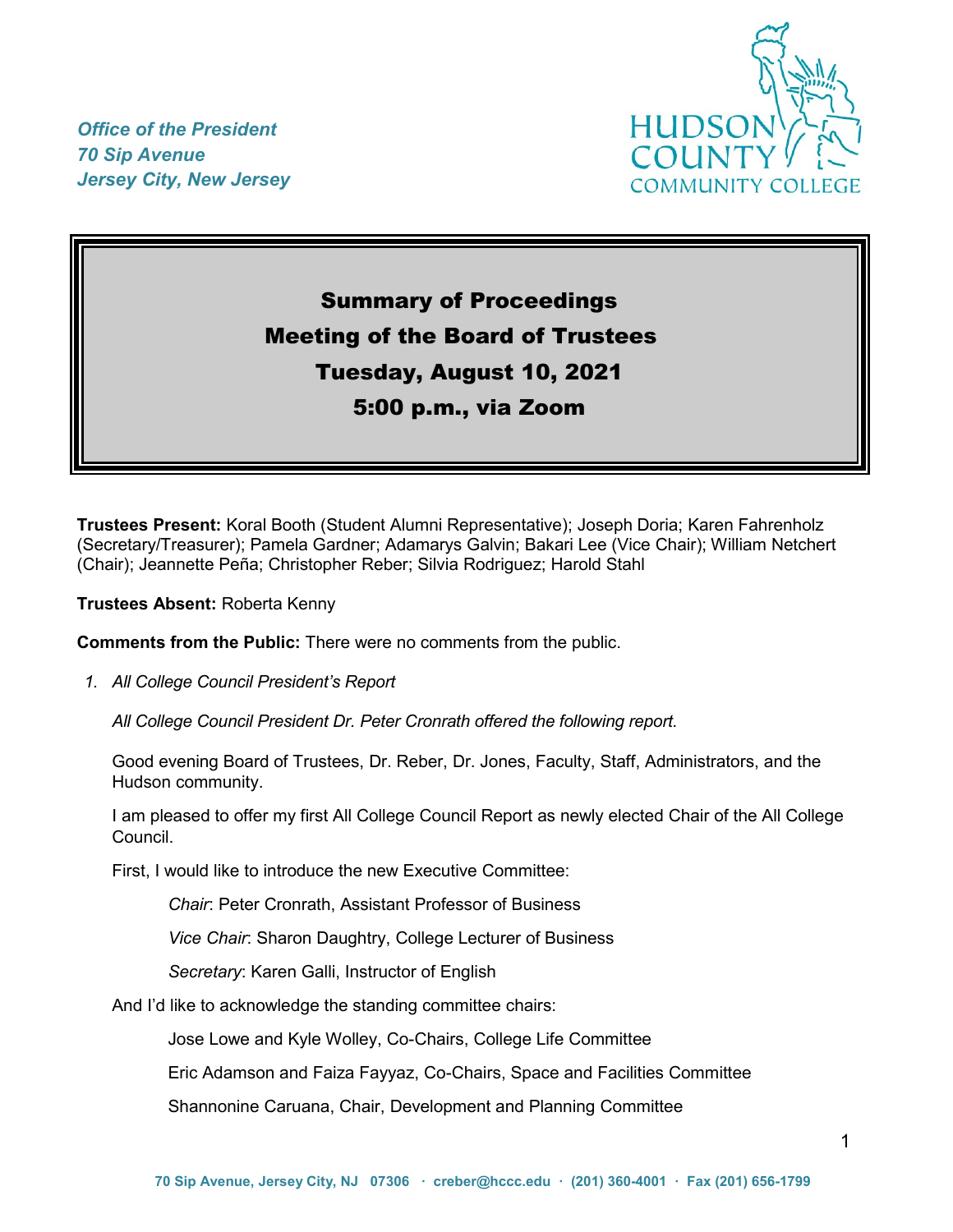*Summary of Proceedings of the Board of Trustees Meeting August 10, 2021*

Jing Yang, Chair, Technology Committee

Heather Connors, Chair, Student Affairs Committee

The newly formed Academic Senate, comprised of elected faculty from each division and other College representatives, will hold elections for a chair or co-chair at their first meeting in September.

The ACC Executive Committee will hold the Annual ACC Summer Retreat next Wednesday to discuss plans and goals for the upcoming academic year. I welcome the Board to email me, the Executive Committee, or the standing committee chairs with ideas or suggestions.

In setting higher standards of excellence and raising the bar on achievement, I want to acknowledge Lauren Drew's efforts last year with a list of some accomplishments:

- $\triangleright$  Amending the ACC Charter to create the Academic Senate to replace the Academic Affairs Committee;
- $\triangleright$  Revising the Children on Campus Policy;
- $\triangleright$  Incorporating a new DEI Statement into the Syllabus;
- $\triangleright$  Updating the Accessibilities Statement in the syllabus;
- Utilizing a COVID19 Statement for all in-person classes;
- Updating the Fresh Start Policy and a Work Life Portfolio Credit Increase;
- $\triangleright$  Implementing online proctoring and recommending that all faculty post their syllabi on Canvas for all courses; and,
- $\triangleright$  Changes to the College Hour, just to name a few.

The current Executive Committee hopes to continue in this path of "making changes to promote excellence."

I look forward to providing in-depth and transparent updates on the All College Council's work and their progress throughout the academic year.

Thank you.

*2. President's Report*

*President Reber offered the following remarks.*

Good evening, everyone!

It's great seeing all of you today as we prepare for the beginning of the fall semester and our new academic year.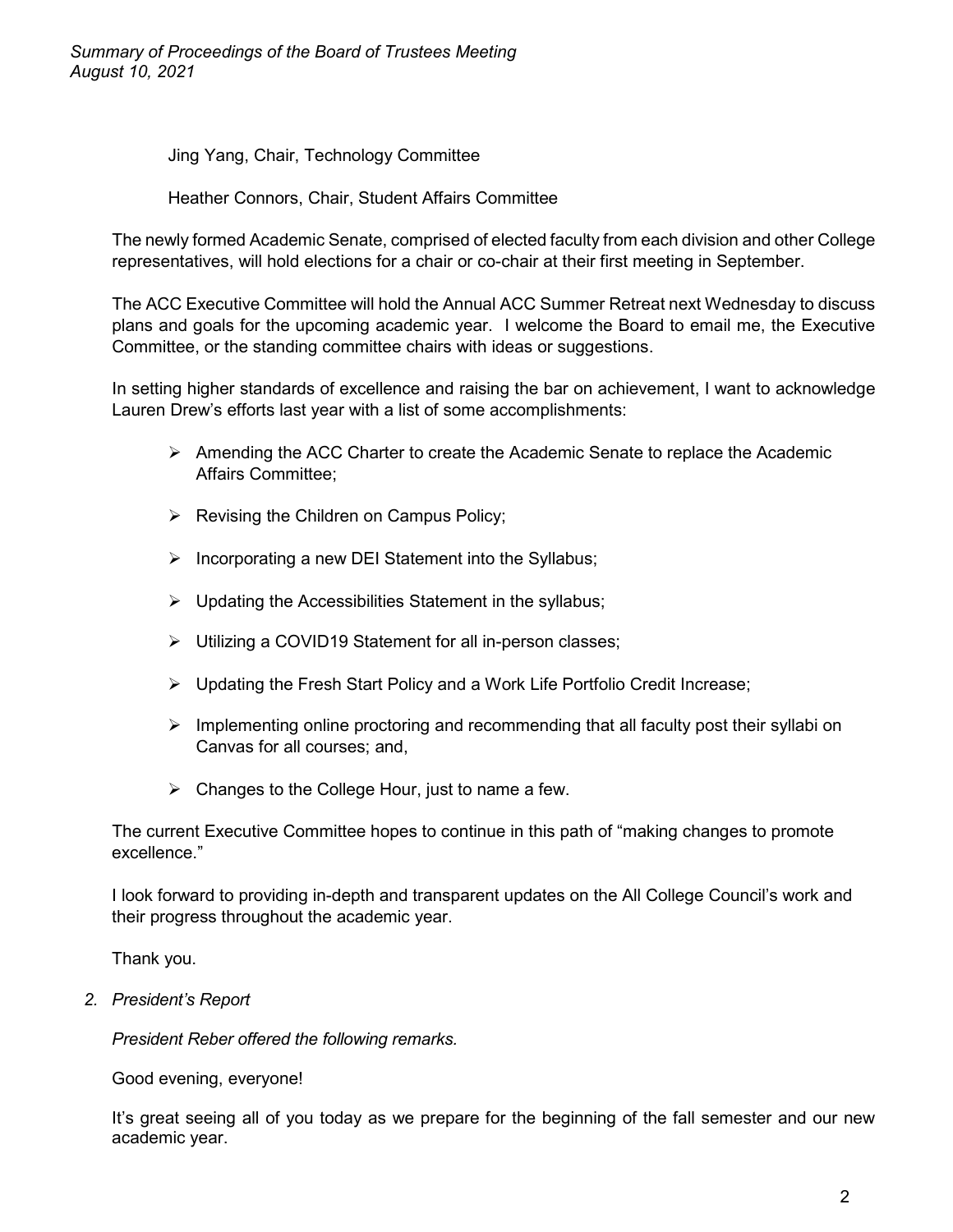Dr. Cronrath, welcome to your new role as President of the All College Council. Thank you for your first report to the Board this evening. We greatly appreciate your leadership on behalf of our College and mission.

I thank all of you who participated in our Board and Presidential Retreat two weeks ago. Our discussion about the last year and beyond, the future, and our nearly completed strategic plan was exceedingly helpful and invigorating.

Since we didn't hold a regular Board of Trustees meeting in July, this evening's meeting agenda contains many items. We thank our Board Personnel, Finance, Academic and Student Affairs, and Capital Projects committees for their due diligence in our recent committee meetings, and always.

Our College-wide focus on student success, including degree completion, transfer to four-year colleges and universities, and gainful employment – and, specifically, our work *with Achieving the Dream* – were prominent in our Board Retreat discussion. As you are aware, student success is an overarching, College-wide priority and a central theme in our new strategic plan that will be presented for your review and approval at the September meeting of the Board of Trustees.

Dr. Heather DeVries, Dean of Academic Affairs and Assessment, and Dr. Sheila Dynan, Associate Dean for Student and Academic Success, co-chair our Student Success *Dream Team*. They have led this work with skill, passion, and dedication. I have invited Sheila and Heather to discuss the work of our various *Dream Team* committees, some student success metrics, and our upcoming work to scale elements of our highly successful Educational Opportunity Fund to benefit more HCCC students. After their report, I'll return with very brief concluding remarks. Heather and Sheila, thank you for your leadership and for joining us this evening.

Heather DeVries and Sheila Dynan discussed Student Success during their PowerPoint presentation provided under the following link: *[An Update on HCCC's Student Success Action Plan.](https://myhudson.hccc.edu/president/Board%20of%20Trustees%20Resolutions%20and%20Minutes/HCCC-StudentSuccess-ActionPlan-BOT-08102021.pdf)*

#### *. Sheila Dynan offered the following remarks.*

Heather and I are proud of the work that has been accomplished this year; not individually, but Collegewide. In an earlier conversation with *ATD* Coaches Drs. Mary Fifield and Rene Garcia, they shared with us that not all colleges in the *ATD* program were able to make such substantial progress during the pandemic. Some even paused their student success work completely. Heather and I really considered it a testament to HCCC's laser focus on student success and overall commitment to the students. We may have paused for two weeks, but we jumped right back into the work as an incredible and dedicated group of colleagues and employees.

At this point in time, Heather and I would be happy to answer any questions you may have.

## *Trustee Netchert asked following question.*

What happens to those students in the first semester who earn no credits?

#### *Heather DeVries offered the following response.*

The goal is to have interventions that promote more students earning credits, especially during their first semester. But for those students who do not, we need to take a closer look at that data point and devise interventions to meet them where they are before they get to that point. We are trying initiatives such as the Student Success Academy that Sheila mentioned in order to devise strategies to catch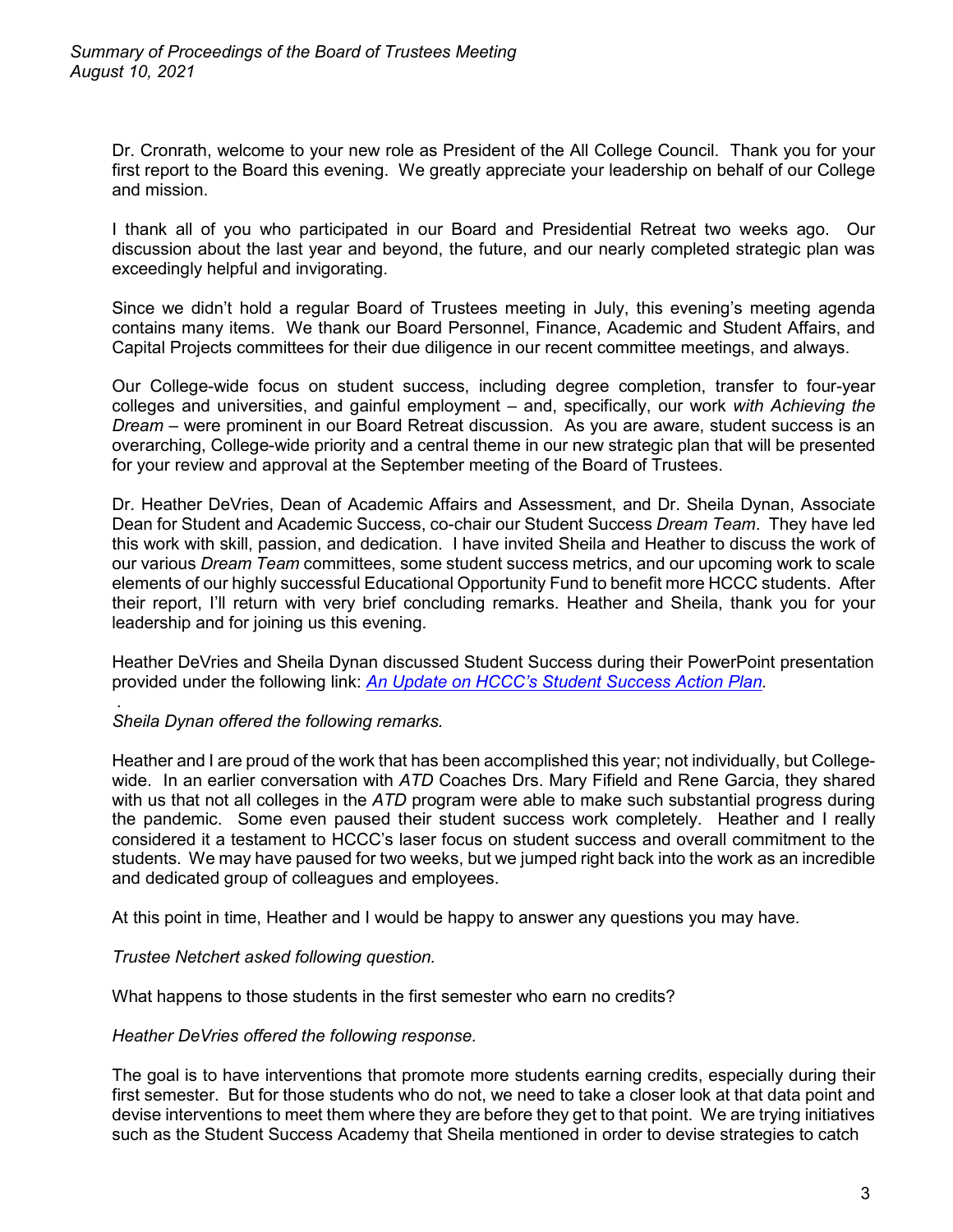students before they are reaching the suspension, probation and dismissal lists. We want to intervene before they even get to that point. So that will be an ongoing focus of our work.

### *Trustee Pena offered the following remarks.*

I am on a child-study team and testing is my area. I applaud what you all have done. I think this is a wonderful conversation to have going forward. Any support that I can provide in terms of guidance, navigating, etc., please let me know. Thank you.

#### *Trustee Netchert offered the following remarks.*

This is obviously a subject matter that has peaked some interest and so maybe we'll have Sheila and Heather back for more conversation. Thank you, Dr. Dynan and Dr. DeVries.

*President Reber resumed his remarks*.

Thank you, Heather and Sheila, for your stellar leadership of our student success initiatives.

Trustees, this concludes my report.

As always, I would be happy to entertain any questions or comments you might have.

#### *Regular Monthly Reports and Recommendations*

- *1. The Minutes of the Regular Meeting of June 8, 2021 were approved.*
- *2. Gifts, Grants, and Contracts Report*

*The College has received the following grant award:*

**Title**: Opportunity Meets Innovation Challenge – Safe and Inclusive Learning Environments Grant

**Agency**: Office of the Secretary of Higher Education (OSHE)

**Purpose of Grant**: New Jersey has the opportunity to transform higher education by prioritizing student needs for postsecondary education and ensuring its workforce will be ready to meet the challenges of tomorrow's post-pandemic economy. This is an innovative, competitive grant program designed to encourage institutions of higher education to implement sustainable best practices that boost student success and lead to a measurable impact on college completion.

**College Administrator**: Yeurys Pujols

**College Contribution**: \$0

#### **Award Amount**: \$499,983.00

The following actions were taken concerning **fiscal, administrative, lease and capital recommendations** brought forward by the Administration and endorsed by the Finance Committee.

1. Resolution for Architectural and Engineering Services On-Call List was approved.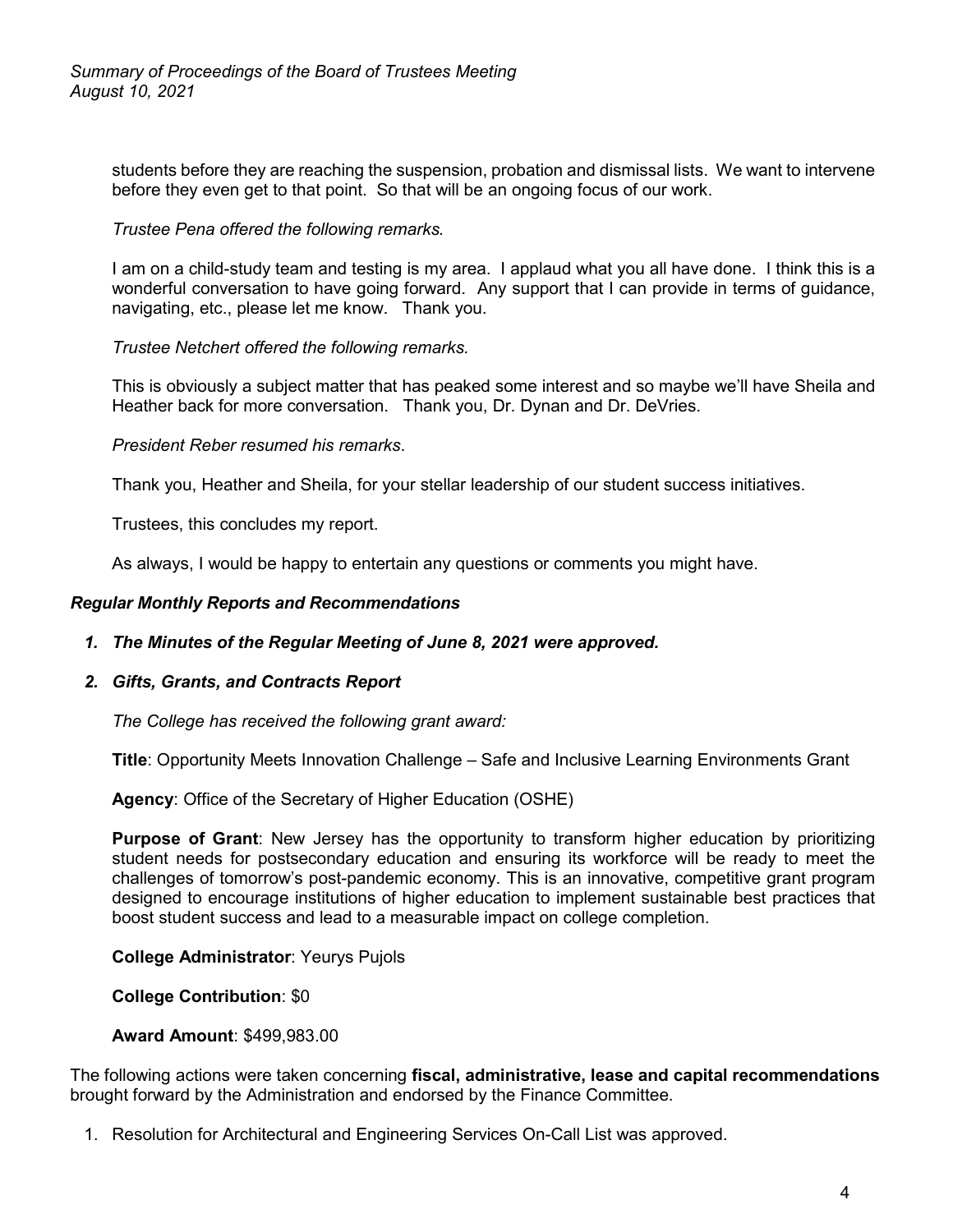- 2. Resolution Authorizing Technical Operations and Project Management Support Services Extension for one (1) year with MAST Construction Services, Inc. of Little Falls, New Jersey, at a cost not to exceed \$403,524.00, was approved.
- 3. Resolution Authorizing Purchase of Workspace Furniture for Culinary Conference Center from Commercial Furniture Interiors of Mountainside, New Jersey, at a cost not to exceed \$51,466.00, was approved.
- 4. Resolution Authorizing Purchase of Furniture for Office of Advancement and Communications from Commercial Furniture Interiors of Mountainside, New Jersey, at a cost not to exceed \$15,775.00, was approved.
- *5.* Resolution to Approve Installation of Data Ports in the Culinary Conference Center by Sal Electric of Jersey City, New Jersey, at a cost not to exceed \$15,915.00, was approved.
- 6. Resolution Awarding Contract for Professional Architectural and Engineering Services to RSC Architects of Hackensack, New Jersey, to be funded by the Coronavirus Response and Relief Supplemental Appropriations Act (CRRSAA) Grant at a cost not to exceed \$39,600.00, was approved.
- 7. Resolution Authorizing Purchase of Review and Testing Course for Nursing Program from Kaplan, Inc. of Fort Lauderdale, Florida, to be funded by the Carl D. Perkins Grant, was approved.
- 8. Resolution Authorizing Purchase of Capstone RN for the Nursing Program from Nursing Education of Leawood, Kansas, to be funded by the Carl D. Perkins Grant at a cost not to exceed \$58,900.00, was approved.
- 9. Resolution Authorizing Purchase of Electronic Health Records (EHR) Tutor for the Nursing Program from Nursing Education of Leawood, Kansas, to be funded by the Carl D. Perkins Grant at a cost not to exceed \$17,420.00, was approved.
- 10. Resolution Authorizing Acceptance of Securing Our Children's Future Bond Act Funding (SOCFBA) in the amount of \$2,737.317, was approved.
- 11. Resolution of the Board of Trustees of Hudson County Community College Ratifying Purchase and Installation of Camera Kits Necessary for the Technology Upgrades by Aspire Technology Partners, of Eatontown, New Jersey, to be funded by the Securing Our Children's Future Bond Act (SOCFBA) at a cost not to exceed \$2,700,000, was approved.
- 12. Resolution Authorizing Video Classroom Upgrades by Aspire Technology Partners of Eatontown, New Jersey, to be funded by the Coronavirus Response and Relief Supplemental Appropriations Act (CRRSAA) Grant at a cost not to exceed \$657,921.00, was approved.
- 13. Resolution Authorizing Networking Equipment Upgrades throughout the North Hudson Campus by Johnston Communications Voice and Data of Kearny, New Jersey, to be funded by the Coronavirus Response and Relief Supplemental Appropriations Act (CRRSAA) Grant at a cost not to exceed \$293,691.00, was approved.
- 14. Resolution Authorizing Networking Equipment Upgrades throughout 870 Bergen Avenue from Johnston Communications Voice and Data of Kearny, New Jersey, to be funded by the Coronavirus Response and Relief Supplemental Appropriations Act (CRRSAA) Grant at a cost not to exceed \$94,039.00, was approved.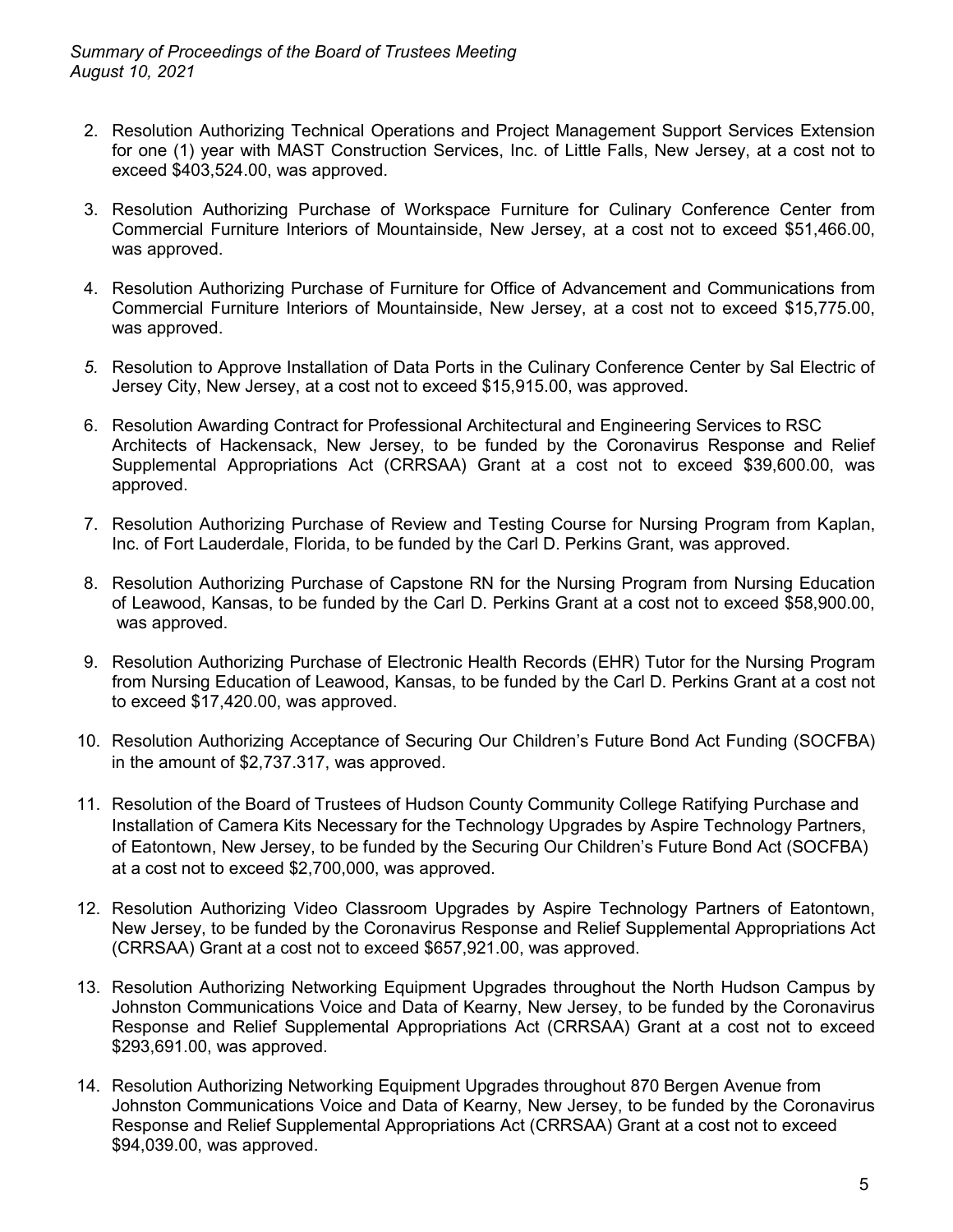- 15. Resolution Authorizing Purchase of Desktops and Monitors from Dell of Round Rock, Texas, to be funded by the Coronavirus Response and Relief Supplemental Appropriations Act (CRRSAA) Grant at a cost not to exceed \$286,245.00, was approved.
- 16. Resolution Authorizing Wireless Internet Upgrades from Aspire Technology Partners of Eatontown, New Jersey, to be funded by the Coronavirus Response and Relief Supplemental Appropriations Act (CRRSAA) Grant at a cost not to exceed \$363,816.00, was approved.
- 17. Resolution Authorizing Purchase of Cohesity System from Aspire Technology Partners of Eatontown, New Jersey, to be funded by the Coronavirus Response and Relief Supplemental Appropriations Act (CRRSAA) Grant at a cost not to exceed \$356,354.00, was approved.
- 18. Resolution Authorizing ITV Technical Support from Aspire Technology Partners of Eatontown, New Jersey, to be funded by the Coronavirus Response and Relief Supplemental Appropriations Act (CRRSAA) Grant at a cost not to exceed \$196,500.00, was approved.
- 19. Resolution Authorizing Interactive Projector Upgrades from SHI International Corporation of Somerset, New Jersey, to be funded by the Coronavirus Response and Relief Supplemental Appropriations Act (CRRSAA) Grant at a cost not to exceed \$98,043.00, was approved.
- 20. Resolution Authorizing Advanced Email Security Protection Software from SHI International Corp. of Somerset, New Jersey, to be funded by the Coronavirus Response and Relief Supplemental Appropriations Act (CRRSAA) Grant at a cost not to exceed \$56,435.00, was approved.
- 21. Resolution Authorizing Purchase of Portable WebEx Boards from Aspire Technology Partners of Eatontown, New Jersey, to be funded by the Coronavirus Response and Relief Supplemental Appropriations Act (CRRSAA) Grant at a cost not to exceed \$85,171.00, was approved.
- 22. Resolution Authorizing Purchase of Intelligent Learning Platform from Ellucian Company, of Fairfax, Virginia, to be funded by the Coronavirus Response and Relief Supplemental Appropriations Act (CRRSAA) Grant at a cost not to exceed \$46,349.00, was approved.
- 23. Resolution Authorizing Purchase of Dark Web Vulnerability Scan Software from NJEdge.net of Newark, New Jersey, to be funded by the Coronavirus Response and Relief Supplemental Appropriations Act (CRRSAA) Grant at a cost not to exceed \$43,875.00, was approved.
- 24. Resolution Authorizing Purchase of Computers for ITV Rooms from GHA Technologies Inc. of Phoenix, Arizona, to be funded by the Coronavirus Response and Relief Supplemental Appropriations Act (CRRSAA) Grant at a cost not to exceed \$38,644.00, was approved.
- 25. Resolution Authorizing Renewal of Personal Hot Spots with T-Mobile USA, Inc. of Bellevue, Washington, to be funded by the Coronavirus Response and Relief Supplemental Appropriations Act (CRRSAA) Grant at a cost of \$34,440.00, was approved.
- 26. Resolution Authorizing Renewal of Fiber Maintenance Agreement with Johnston Communications Voice and Data of Kearny, New Jersey, at a cost not to exceed \$527,889.00, was approved.
- 27. Resolution Authorizing Renewal of College Campus-Wide Software License Agreement with GHA Technologies, Inc. of Phoenix, Arizona, at a cost not to exceed \$85,793.00, was approved.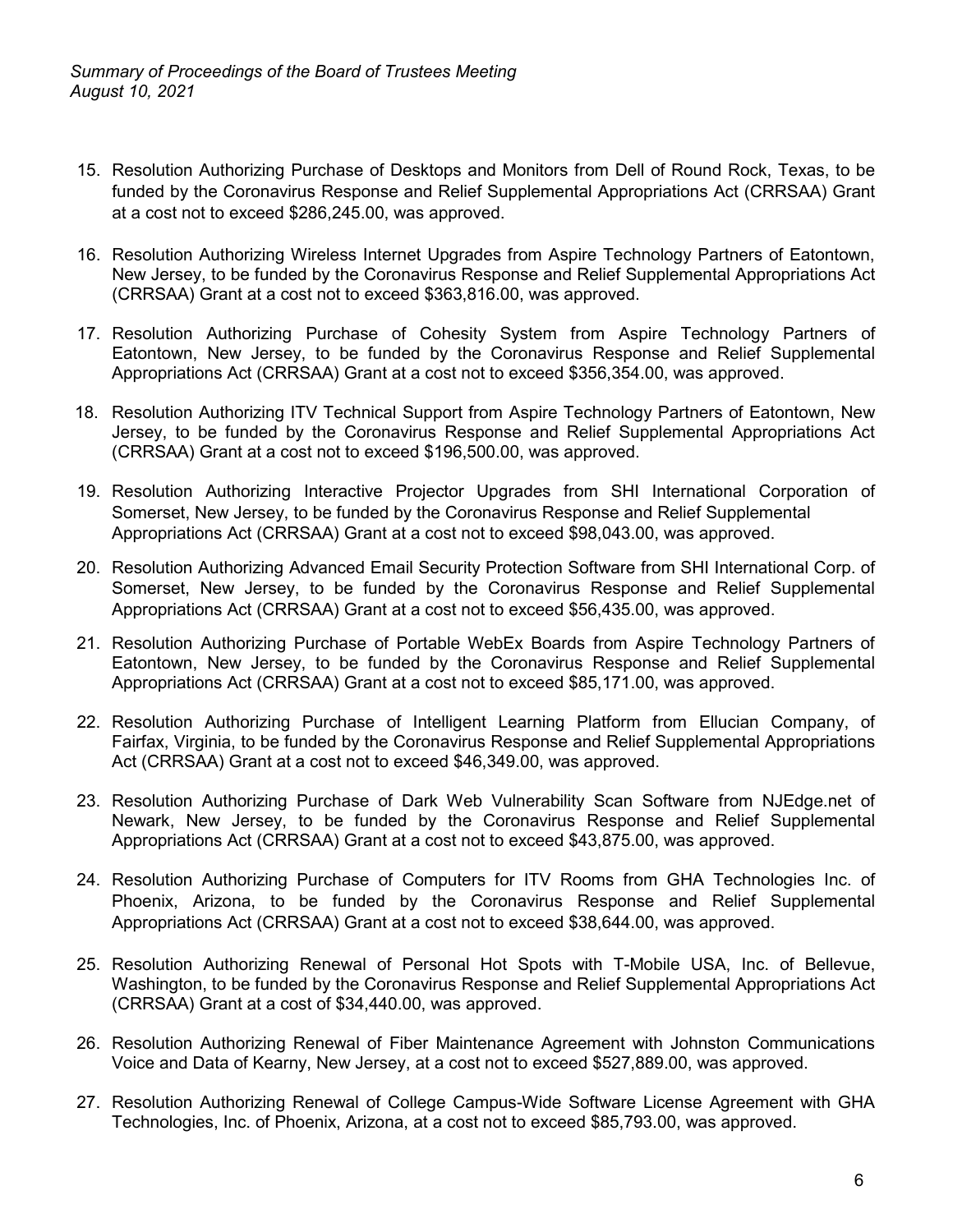- 28. Resolution Authorizing Renewal of SmartNet Technical Support and Hardware Coverage with Aspire Technology Partners of Eatontown, New Jersey, at a cost not to exceed \$45,341.00, was approved.
- 29. Resolution Authorizing Renewal of Equipment Maintenance in Culinary Arts Institute with Malachy Parts & Service of Bayonne, New Jersey, at a cost not to exceed \$40,000.00, was approved.
- 30. Resolution Authorizing Renewal of Contract for Facilities Department Supplies and Equipment with WW Grainger of Cranford, New Jersey, at a cost not to exceed \$60,000.00, was approved.
- 31. Resolution Authorizing Renewal of Public Relations Support with Jones & Associates Communications, Inc. of Jersey City, New Jersey, at a cost not to exceed \$90,000.00, was approved.
- 32*.* Resolution Authorizing Renewal of Consultation Services for Latino Outreach with Atabey Consulting Group of Wyckoff, New Jersey, at a cost not to exceed \$48,000.00, was approved.
- 33. Resolution Authorizing Renewal of a Subscription Service for the Gabert Library with LinkedIn Corporation of Sunnyvale, California, at a cost not to exceed \$17,593.00, was approved.
- 34. Resolution Authorizing Purchasing Bid Threshold for Fiscal Year 2022 was approved.
- 35. Resolution Authorizing the Sale of Property Located at 68-74 Sip Avenue and 164-168 Sip Avenue, Jersey City, New Jersey, to the Jersey City Redevelopment Agency, was approved.

The following actions were taken regarding **personnel recommendations** brought forward by the Administration and endorsed by the Personnel Committee.

- 1. The retirements of a Head Tutor, English, Humanities and Social Sciences; Associate Dean, Business, Culinary Arts, and Hospitality Management; Counselor; Associate Professor; Executive Administrative Assistant to the President; Coordinator, Testing, Nursing and Health Sciences; and Executive Secretary, Office of the President, were approved.
- 2. The resignations of a Secretary, ESL; Library Associate; Program Assistant; and Dean of College Libraries, were accepted.
- 3. Staff appointed to the following full-time positions were approved: Grant Project Director (Grantfunded); Vice President for Advancement and Communications; Safety and Security Associate, Transportation; Student Success Coordinator, Operating Engineers (Grant-funded); Coordinator, Continuing Education and Workforce Development; Student Services Assistant; Director, Practical Nursing; Executive Director, Center for Online Learning; PC Technician; Student Success Coordinator, Prison and Reentry Students (Grant-funded); Financial Counselor (Grant-funded).
- 4. Appointments of Temporary Full-time Staff were approved.
- 5. Appointments of Temporary Full-time Faculty for Fall 2021 were approved.
- 6. Authorizations of Part-time Staff through August 2022, as needed, were approved.
- 7. Appointments of New Hire Adjunct Instructors were approved.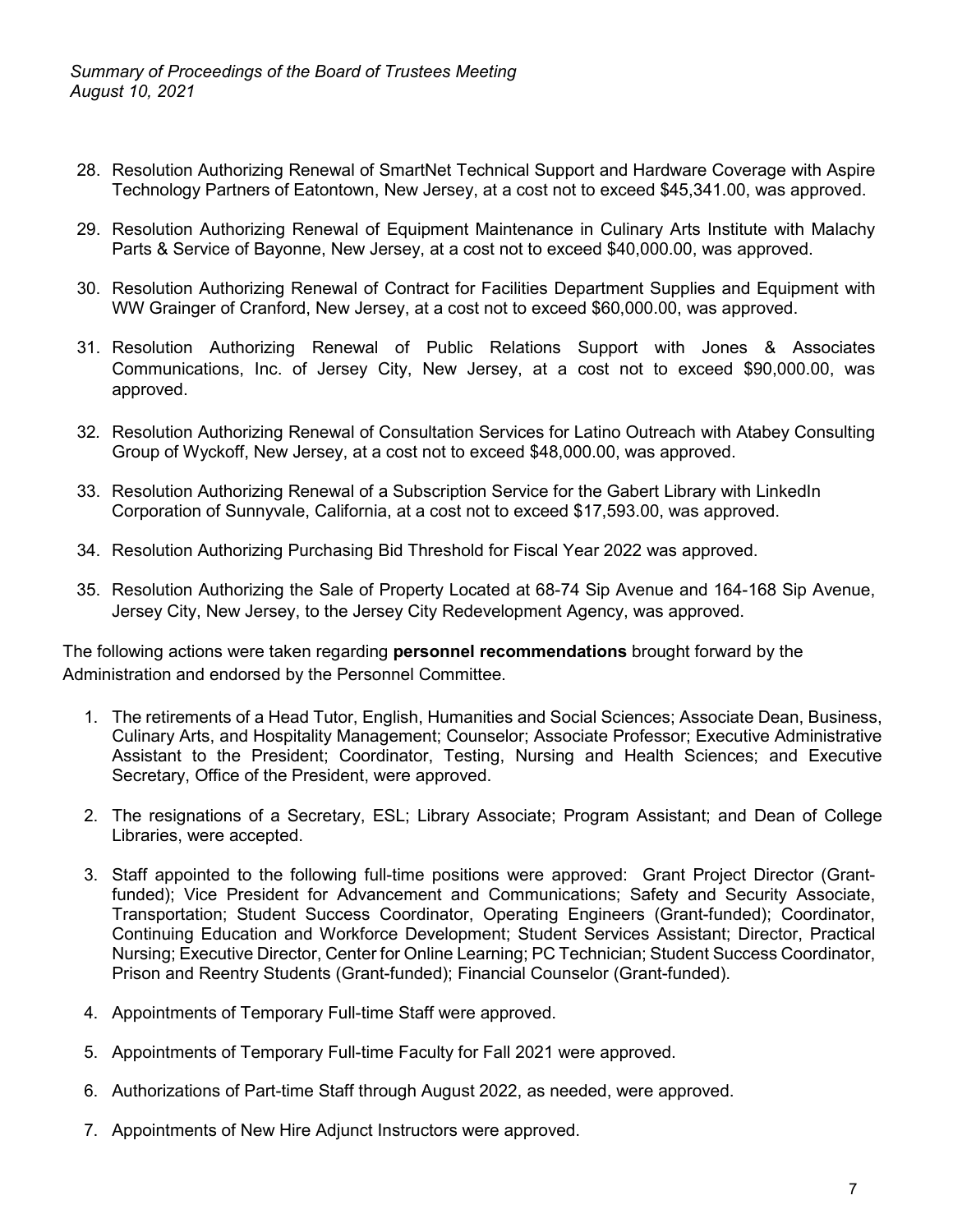8. Modifications to the Staffing Table were approved.

| <b>Current Approved</b><br>Title                                              | <b>New Title/Deleted</b><br>Title (if applicable)                                   | Incumbent (If<br>applicable)      | <b>Salary Adjustment</b><br>(If applicable)                   | <b>Effective Date</b> |
|-------------------------------------------------------------------------------|-------------------------------------------------------------------------------------|-----------------------------------|---------------------------------------------------------------|-----------------------|
| College Lecturer,<br>Honors Program                                           | Delete Title                                                                        | Vacant                            | Salary savings:<br>\$60,000                                   | August 11, 2021       |
| Head Tutor (English<br>and ESL)                                               | <b>Delete Title</b>                                                                 | Vacant as of<br>9/15/21           | Salary savings:<br>\$45,894                                   | September 15, 2021    |
| Assistant Director,<br><b>Writing Center and</b><br><b>Retention Services</b> | Director, Writing and<br><b>Tutoring Center</b>                                     | Kenny Fabara                      | <b>Current Salary:</b><br>\$54,080.00<br>New salary: \$65,000 | August 11, 2021       |
| College Lecturer,<br>Transitional<br>Programs                                 | Associate Director,<br><b>Writing and Tutoring</b><br>Center                        | Patrizia Barroero                 | No Salary Change                                              | August 11, 2021       |
| Head Tutor, STEM<br>and Business                                              | Associate Director,<br>Honors Program                                               | Kyle Woolley                      | <b>Current Salary:</b><br>\$44,994.56<br>New salary: \$60,000 | August 11, 2021       |
| Head Tutor, North<br><b>Hudson Campus</b>                                     | Associate Director,<br>Diversity, Equity and<br>Inclusion                           | Natalia Vazquez-<br><b>Bodkin</b> | <b>Current Salary:</b><br>\$45,894.45<br>New salary: \$60,000 | August 11, 2021       |
| <b>Director of Cultural</b><br>Affairs                                        | Director of Diversity,<br>Equity and Inclusion for<br><b>Cultural Affairs</b>       | Michelle Vitale                   | No Salary Change                                              | August 11, 2021       |
| Director,<br>Accessibility<br>Services                                        | Director of Diversity,<br>Equity and Inclusion for<br><b>Accessibility Services</b> | Jacqueline Safont                 | No Salary Change                                              | August 11, 2021       |
| New Title                                                                     | Coordinator, Writing<br>and Tutoring Center                                         | <b>New Title</b>                  | <b>New Title</b>                                              | August 11, 2021       |

# *Grant-funded Positions, Continuing Education and Workforce Development*

| <b>Current</b><br><b>Approved</b><br><b>Title</b> | <b>New Temporary Title/</b><br><b>Deleted Title</b><br>(if applicable)                      | <i><u><b>Incumbent</b></u></i><br>(If<br>applicable) | <b>Salary</b><br><b>Adjustment (If</b><br>applicable) | <b>Effective</b><br><b>Date</b> | <b>Anticipated</b><br><b>End Date</b> |
|---------------------------------------------------|---------------------------------------------------------------------------------------------|------------------------------------------------------|-------------------------------------------------------|---------------------------------|---------------------------------------|
| N/A                                               | <b>Student Success</b><br>Coach/Coordinator for<br>Prison and Reentry<br><b>Students</b>    | N/A                                                  | N/A                                                   | August 11,<br>2021              | December 31, 2021                     |
| N/A                                               | <b>Student Success</b><br>Coach/Coordinator for<br><b>Operating Engineer</b><br>Apprentices | N/A                                                  | N/A                                                   | August 11,<br>2021              | December 31, 2021                     |
| N/A                                               | <b>Student Success Coach;</b><br>Coordinator of<br>Reentry Program                          | N/A                                                  | N/A                                                   | August 11,<br>2021              | December 31, 2021                     |

# *Other Staffing Table Changes, Nursing and Health Sciences*

| <b>Current</b><br><b>Approved</b><br><b>Title</b> | <b>New Temporary Title/</b><br><b>Deleted Title (if</b><br>applicable) | Incumbent<br>(lf<br>applicable) | <b>Salarv</b><br>Adjustment (If<br>applicable) | <b>Effective</b><br><b>Date</b> | <b>Anticipated End</b><br>Date |
|---------------------------------------------------|------------------------------------------------------------------------|---------------------------------|------------------------------------------------|---------------------------------|--------------------------------|
| College<br>Lecturer,<br>Nursing                   | Instructor, Practical<br>Nursing (Tenure-track)                        | N/A                             | N/A                                            | August 11,<br>2021              | N/A                            |